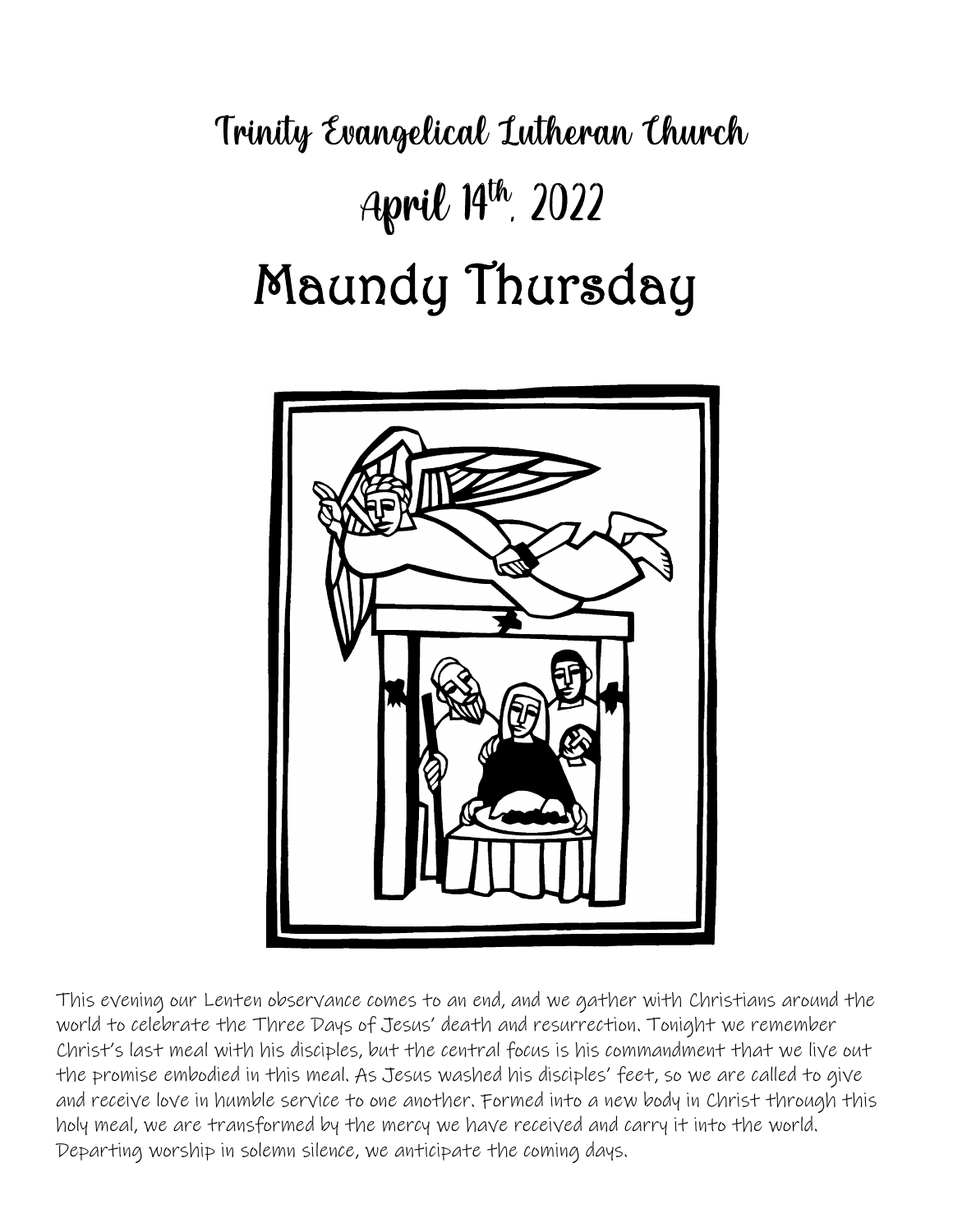- PRELUDE
- WELCOME
- ANNOUNCEMENTS

For sections with a \*, please stand as you are able.

#### **\*CONFESSION AND FORGIVENESS**

L: Friends in Christ, in this Lenten season we have heard our Lord's call to struggle against sin, death, and the devil—all that keeps us from loving God and each other. This is the struggle to which we were called at baptism.

Within the community of the church, God never wearies of forgiving sin and giving the peace of reconciliation. On this night let us confess our sin against God and our neighbor, and enter the celebration of the great Three Days reconciled with God and with one another. *Silence is kept for reflection and self-examination.*

L: Most merciful God,

**ALL: we confess that we are captive to sin and cannot free ourselves. We have sinned against you in thought, word, and deed, by what we have done and by what we have left undone. We have not loved you with our whole heart; we have not loved our neighbors as ourselves. For the sake of your Son, Jesus Christ, have mercy on us. Forgive us, renew us, and lead us, so that we may delight in your will and walk in your ways, to the glory of your holy name. Amen.**

L: God, who is rich in mercy, loved us even when we were dead in sin, and made us alive together with Christ. By grace you have been saved. In the name of  $\pm$  Jesus Christ, your sins are forgiven. Almighty God strengthen you with power through the Holy Spirit, that Christ may live in your hearts through faith. **Amen.**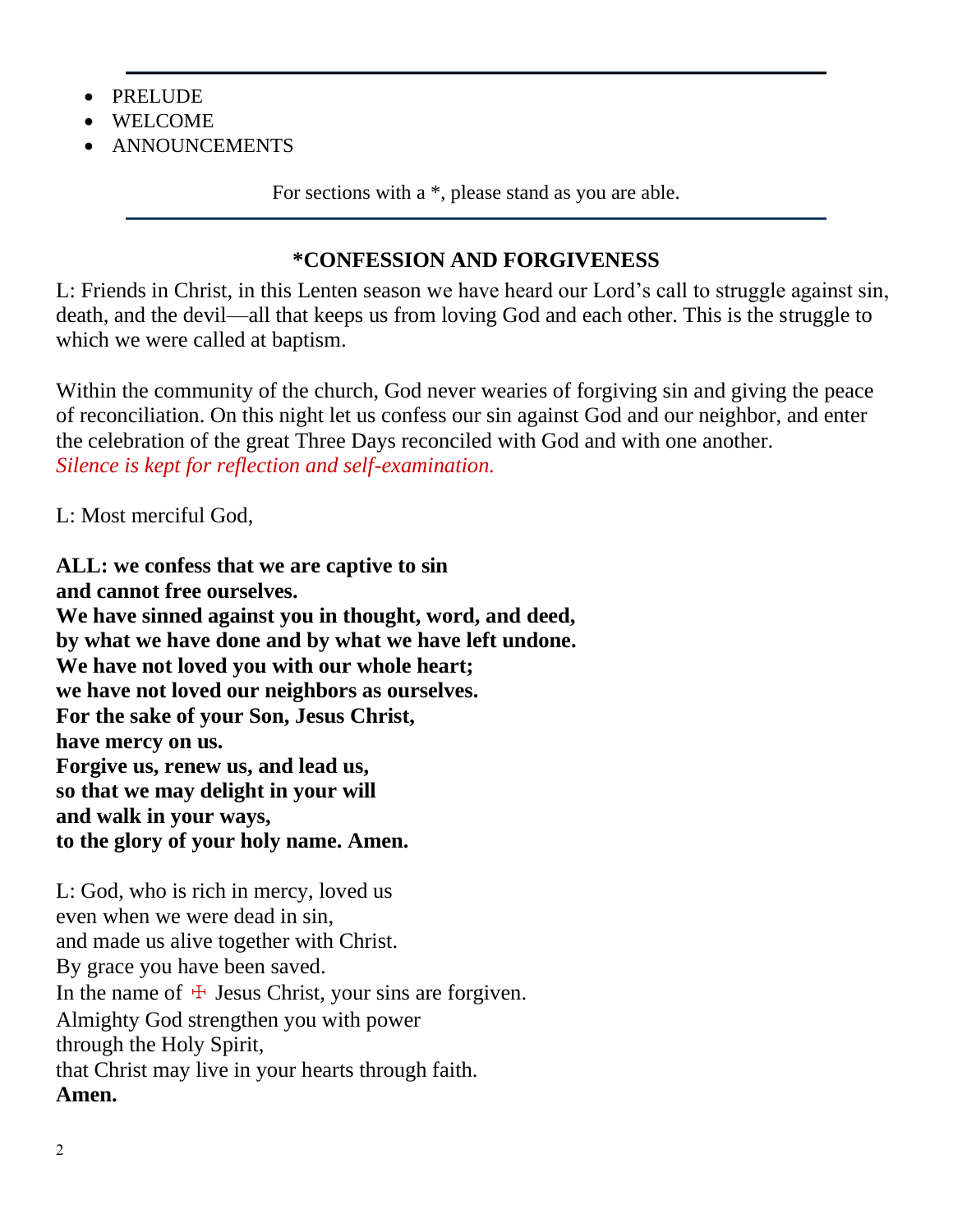#### **OPENING HYMN:**

I Want Jesus to Walk with Me



Text: African American spiritual<br>Music: SOJOURNER, African American spiritual; arr. hymnal version<br>Arr. © 2006 Augsburg Fortress.

Duplication in any form prohibited without permission or valid license from copyright administrator.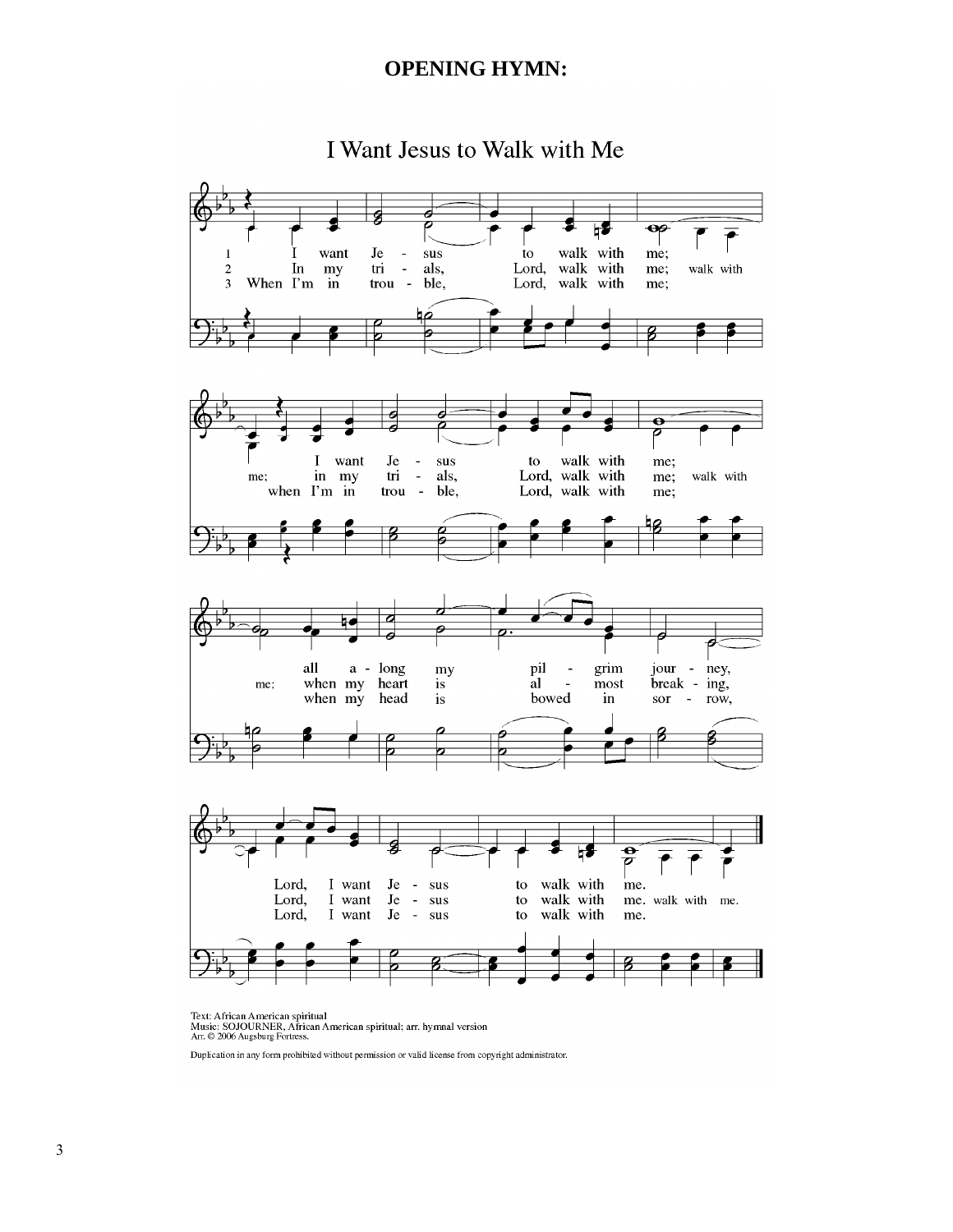#### **\*GREETING:**

L: The grace of our LORD Jesus Christ, the love of God, and the communion of the Holy Spirit be with you all.

#### **ALL: And also with you.**

#### **\*PRAYER OF THE DAY**

L: Holy God, source of all love, on the night of his betrayal, Jesus gave us a new commandment, to love one another as he loves us. Write this commandment in our hearts, and give us the will to serve others as he was the servant of all, your Son, Jesus Christ, our Savior and Lord, who lives and reigns with you and the Holy Spirit, one God, now and forever. **ALL: Amen.**

#### **FIRST READING: Exodus 12:1-4 [5-10] 11-14**

*Israel remembered its deliverance from slavery in Egypt by celebrating the festival of Passover. This festival featured the Passover lamb, whose blood was used as a sign to protect God's people from the threat of death. The early church described the Lord's supper using imagery from the Passover, especially in portraying Jesus as the lamb who delivers God's people from sin and death.*

L: <sup>1</sup>The LORD said to Moses and Aaron in the land of Egypt: <sup>2</sup>This month shall mark for you the beginning of months; it shall be the first month of the year for you.  $3T$ ell the whole congregation of Israel that on the tenth of this month they are to take a lamb for each family, a lamb for each household. <sup>4</sup>If a household is too small for a whole lamb, it shall join its closest neighbor in obtaining one; the lamb shall be divided in proportion to the number of people who eat of it.  $\lceil5\,\mathrm{Your}\rceil$  lamb shall be without blemish, a year-old male; you may take it from the sheep or from the goats. <sup>6</sup>You shall keep it until the fourteenth day of this month; then the whole assembled congregation of Israel shall slaughter it at twilight. <sup>7</sup>They shall take some of the blood and put it on the two doorposts and the lintel of the houses in which they eat it.  ${}^{8}$ They shall eat the lamb that same night; they shall eat it roasted over the fire with unleavened bread and bitter herbs. <sup>9</sup>Do not eat any of it raw or boiled in water, but roasted over the fire, with its head, legs, and inner organs. <sup>10</sup>You shall let none of it remain until the morning; anything that remains until the morning you shall burn.  $]$ <sup>11</sup>This is how you shall eat it: your loins girded, your sandals on your feet, and your staff in your hand; and you shall eat it hurriedly. It is the passover of the LORD. <sup>12</sup>For I will pass through the land of Egypt that night, and I will strike down every firstborn in the land of Egypt, both human beings and animals; on all the gods of Egypt I will execute judgments: I am the LORD.  $^{13}$ The blood shall be a sign for you on the houses where you live: when I see the blood, I will pass over you, and no plague shall destroy you when I strike the land of Egypt.

<sup>14</sup>This day shall be a day of remembrance for you. You shall celebrate it as a festival to the LORD; throughout your generations you shall observe it as a perpetual ordinance.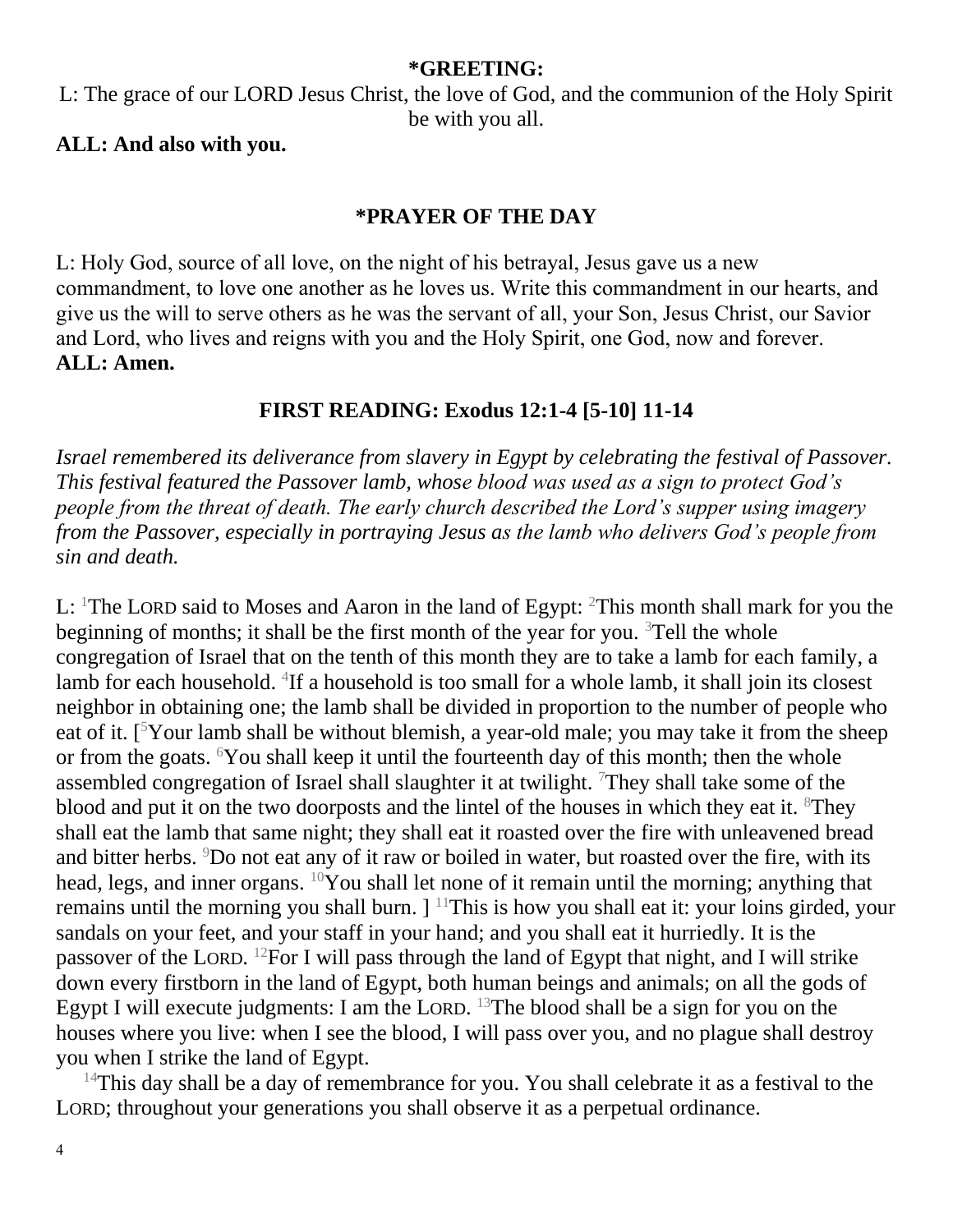#### L: The word of the Lord. **All: Thanks be to God.**

#### **PSALM: 116:1-2, 12-19**

*I will lift the cup of salvation and call on the name of the LORD. (Ps. 116:13)*

- $\mathbf{L}$ :  $1$ I love the LORD, who has heard my voice, and listened to my supplication,
- **ALL:** <sup>2</sup> **for the LORD has given ear to me whenever I called.**
- L:  $12$ How shall I repay the LORD for all the good things God has done for me?
- **ALL:**<sup>13</sup>**I will lift the cup of salvation and call on the name of the LORD.**
- L:  $^{14}$ I will fulfill my vows to the LORD in the presence of all God's people.
- **ALL:** <sup>15</sup>**Precious in your sight, O LORD, is the death of your servants.**
- L:  $^{16}$ O LORD, truly I am your servant; I am your servant, the child of your handmaid; you have freed me from my bonds.
- **ALL: will offer you the sacrifice of thanksgiving and call upon the name of the LORD.**
- L:  $^{18}$ I will fulfill my vows to the LORD in the presence of all God's people,
- **ALL:** <sup>19</sup>**in the courts of the LORD's house, in the midst of you, O Jerusalem.**

#### **SECOND READING: 1 Corinthians 11:23-26**

*In the bread and cup of the Lord's supper, we experience intimate fellowship with Christ and with one another because it involves his body given for us and the new covenant in his blood. Faithful participation in this meal is a living proclamation of Christ's death until he comes in the future.*

L: <sup>23</sup>For I received from the Lord what I also handed on to you, that the Lord Jesus on the night when he was betrayed took a loaf of bread,  $^{24}$  and when he had given thanks, he broke it and said, "This is my body that is for you. Do this in remembrance of me."  $^{25}$ In the same way he took the cup also, after supper, saying, "This cup is the new covenant in my blood. Do this, as often as you drink it, in remembrance of me." <sup>26</sup>For as often as you eat this bread and drink the cup, you proclaim the Lord's death until he comes.

L: The word of the Lord. **All: Thanks be to God.**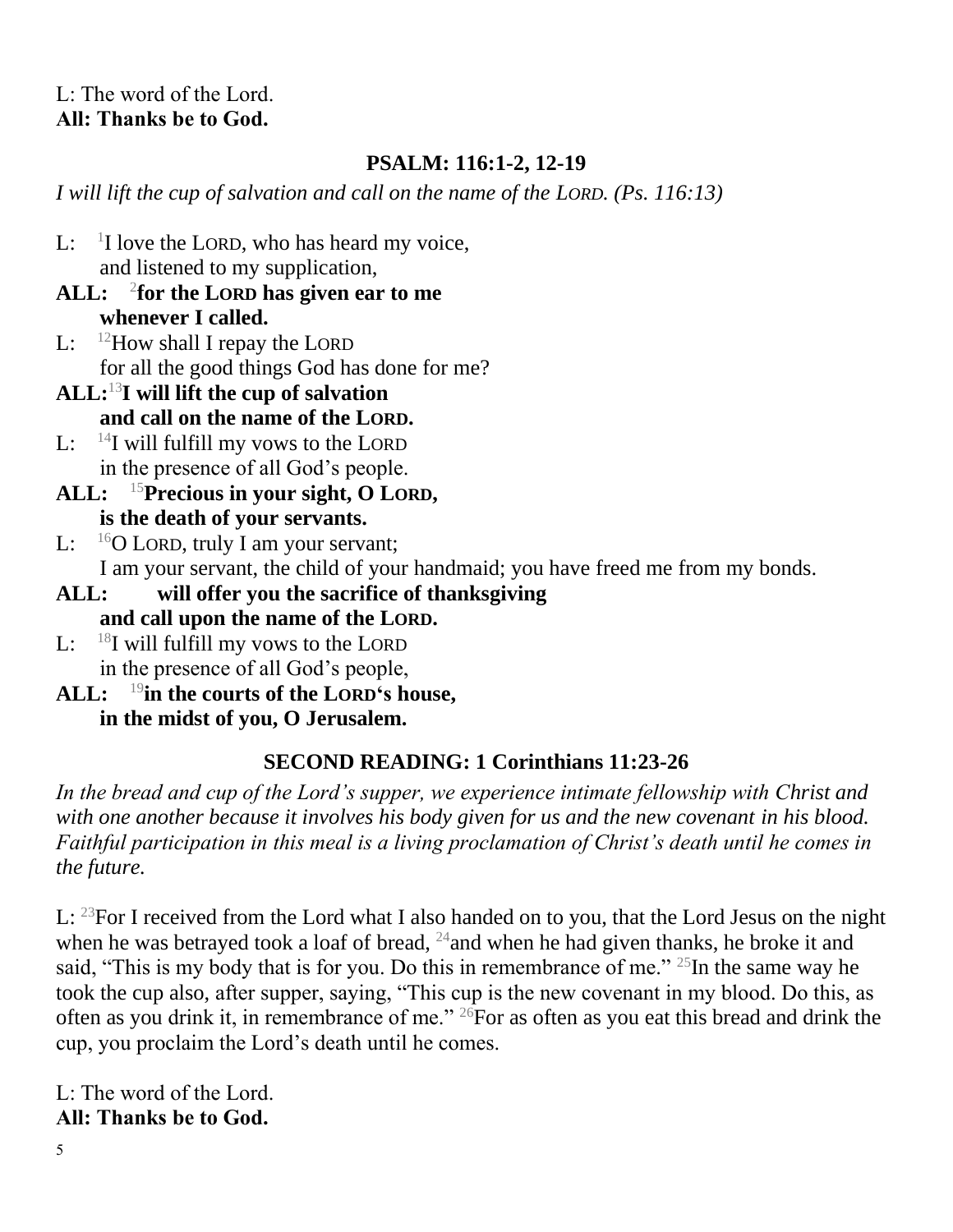#### **\*GOSPEL ACCLAMATION**



#### \***GOSPEL**: **John 13:1-17, 31b-35**

#### L: The Holy Gospel according to John. **ALL: Glory to you, O Lord.**

*The story of the last supper in John's gospel recalls a remarkable event not mentioned elsewhere: Jesus performs the duty of a slave, washing the feet of his disciples and urging them to do the same for one another.*

L: <sup>1</sup>Now before the festival of the Passover, Jesus knew that his hour had come to depart from this world and go to the Father. Having loved his own who were in the world, he loved them to the end. <sup>2</sup>The devil had already put it into the heart of Judas son of Simon Iscariot to betray him. And during supper <sup>3</sup> Jesus, knowing that the Father had given all things into his hands, and that he had come from God and was going to God,  $4$ got up from the table, took off his outer robe, and tied a towel around himself. <sup>5</sup>Then he poured water into a basin and began to wash the disciples' feet and to wipe them with the towel that was tied around him. <sup>6</sup>He came to Simon Peter, who said to him, "Lord, are you going to wash my feet?" <sup>7</sup> Jesus answered, "You do not know now what I am doing, but later you will understand." <sup>8</sup>Peter said to him, "You will never wash my feet." Jesus answered, "Unless I wash you, you have no share with me." <sup>9</sup>Simon Peter said to him, "Lord, not my feet only but also my hands and my head!" <sup>10</sup>Jesus said to him, "One who has bathed does not need to wash, except for the feet, but is entirely clean. And you are clean, though not all of you." <sup>11</sup>For he knew who was to betray him; for this reason he said, "Not all of you are clean."

 $12$ After he had washed their feet, had put on his robe, and had returned to the table, he said to them, "Do you know what I have done to you? <sup>13</sup>You call me Teacher and Lord—and you are right, for that is what I am. <sup>14</sup>So if I, your Lord and Teacher, have washed your feet, you also ought to wash one another's feet. <sup>15</sup>For I have set you an example, that you also should do as I have done to you. <sup>16</sup>Very truly, I tell you, servants are not greater than their master, nor are messengers greater than the one who sent them. <sup>17</sup>If you know these things, you are blessed if you do them."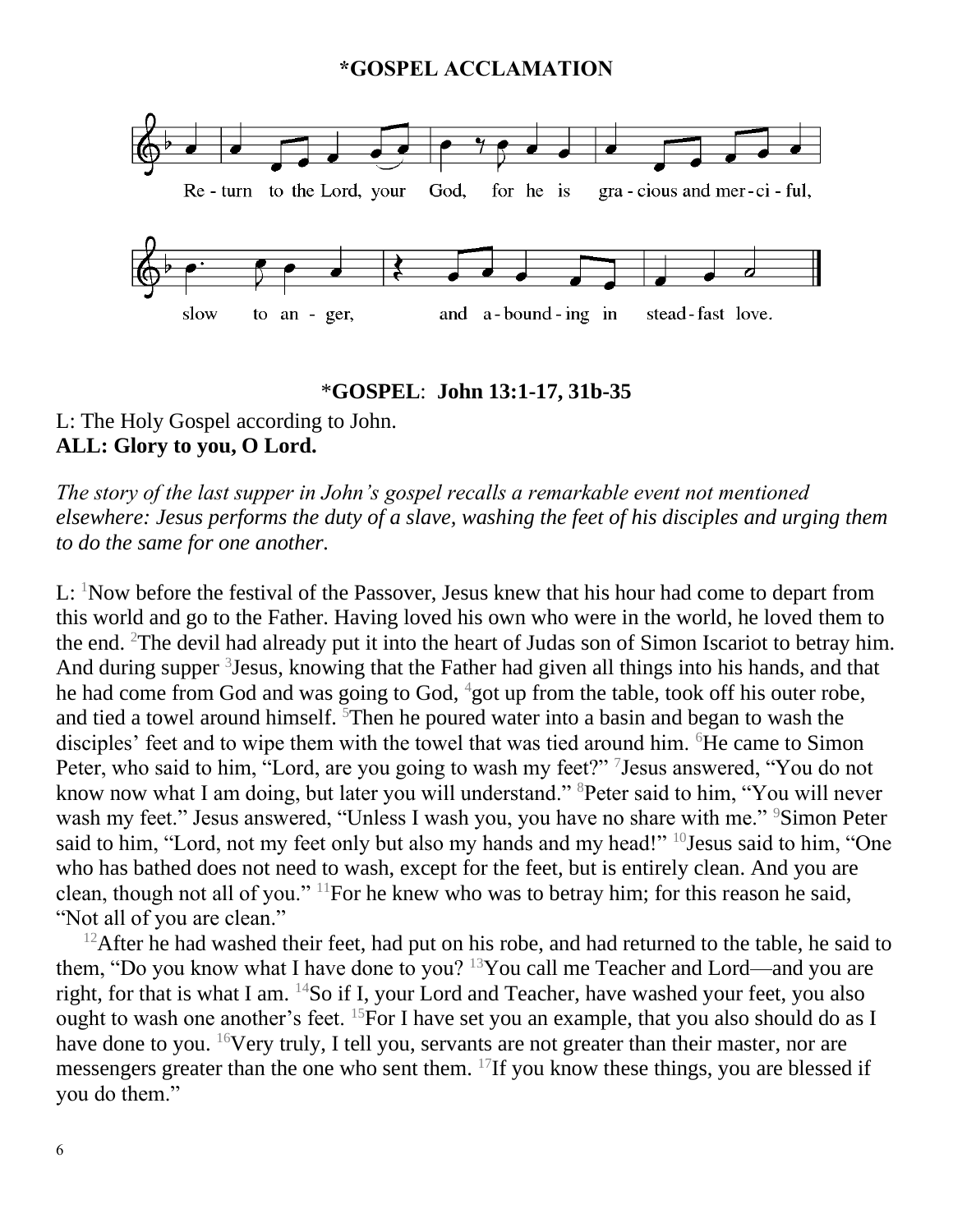$31b$ "Now the Son of Man has been glorified, and God has been glorified in him.  $32If$  God has been glorified in him, God will also glorify him in himself and will glorify him at once. <sup>33</sup>Little children, I am with you only a little longer. You will look for me; and as I said to the Jews so now I say to you, 'Where I am going, you cannot come.' <sup>34</sup>I give you a new commandment, that you love one another. Just as I have loved you, you also should love one another. <sup>35</sup>By this everyone will know that you are my disciples, if you have love for one another."

L: The Gospel of the Lord. **All: Praise to you, O Christ.**

#### **SERMON**: **Pastor Rick Mollenkopf-Grill**

## **\*HYMN OF THE DAY:**



Text: Latin hymn, 9th cent.; tr. Omer Westendorf, 1916-1997, alt. Music: TWENTY-FOURTH, attr. Lucius Chapin, 1760–1842<br>Text © 1960 World Library Publications, 3708 River Rd., Franklin Park, IL 60131-2158. All Rights Reserved.

Duplication in any form prohibited without permission or valid license from copyright administrator.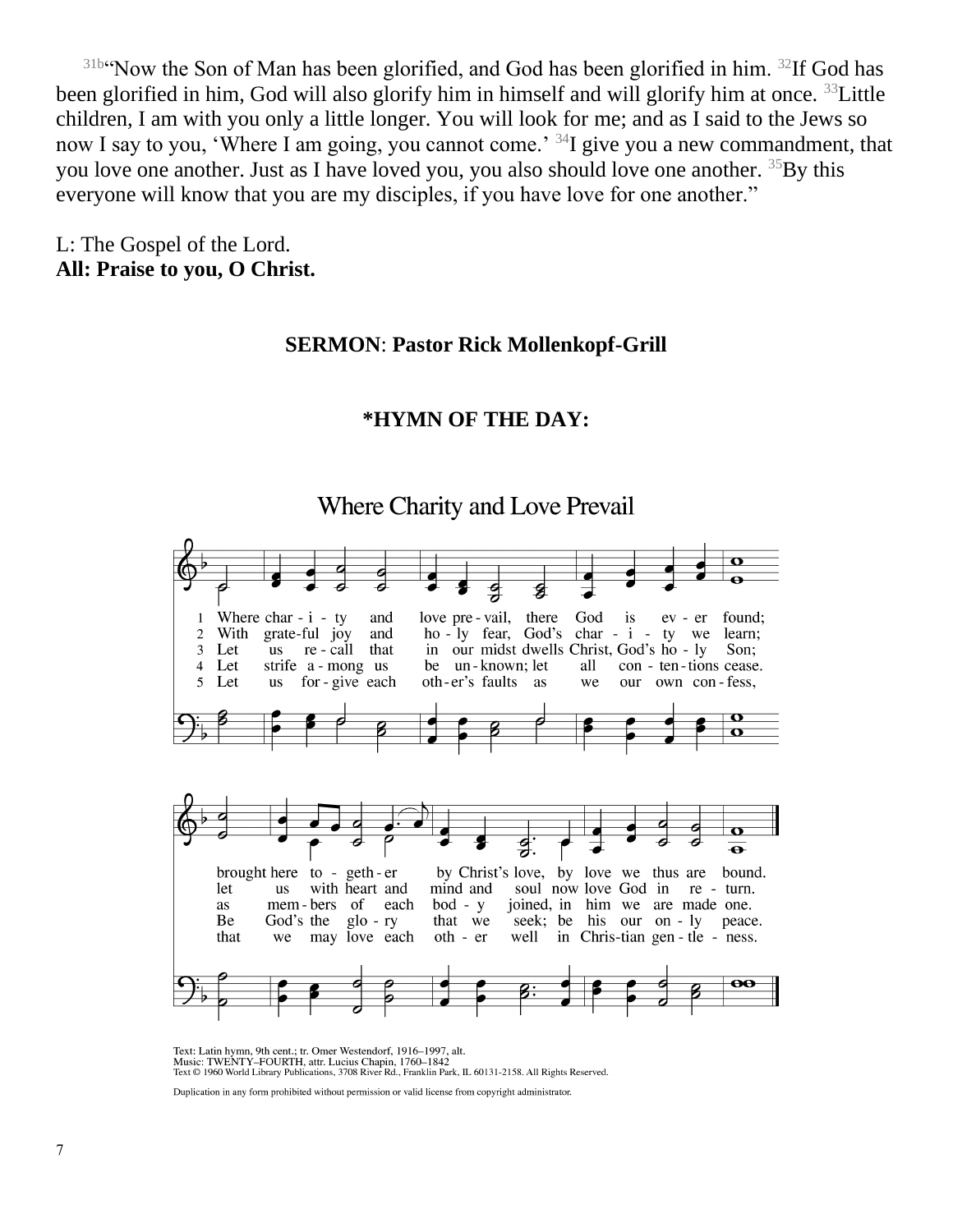#### **\*PRAYERS OF INTERCESSION**

L: In these holiest of days, we offer prayers for ourselves, our neighbors, and our world.

*Each prayer ends with these words:*

L: Merciful God,

#### **ALL: receive our prayer.**

L: We offer to you these petitions and those we carry in our hearts, trusting in your abundant and ever-present mercy.

#### **ALL: Amen.**

#### **\*THE SHARING OF THE PEACE**

L: The peace of the LORD be with you always. **All: And also with you.**

*\*\* Please greet one another creatively – being mindful of physical distancing – with a sign of Christ's peace from where you are seated.*

#### **CHOIR ANTHEM: To Thy Table, Lord**

#### With music accompaniment by Julie Conschafter

COPYRIGHT: 1993 Lorenz Publishing Co. Arranged by Hugh S. Livingston, Jr.

#### **\*OFFERING PRAYER**

L: Extravagant God,

**All: you have blessed us with the fullness of creation. Now we gather at your feast where you offer us the food that satisfies. Take and use what we offer here, come among us, and feed us with the body and blood of Christ, in whose name we pray.**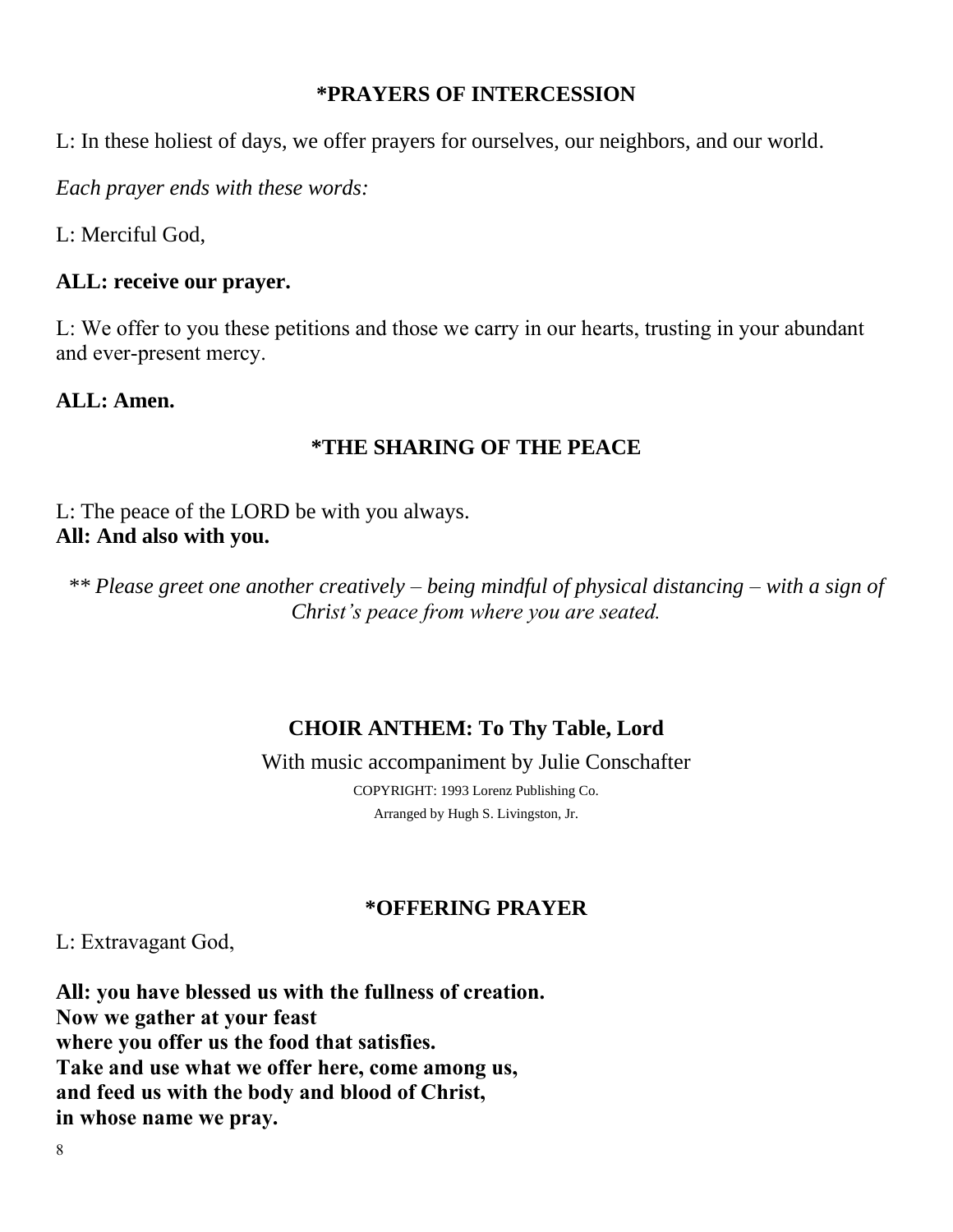#### **\*THE GREAT THANKSGIVING**



L: It is indeed right, our duty and our joy,

that we should at all times and in all places

give thanks and praise to you, almighty and merciful God,

through our Savior Jesus Christ,

whose suffering and death gave salvation to all.

You gather your people around the tree of the cross,

transforming death into life.

And so, with all the choirs of angels,

with the church on earth and the hosts of heaven,

we praise your name and join their unending hymn: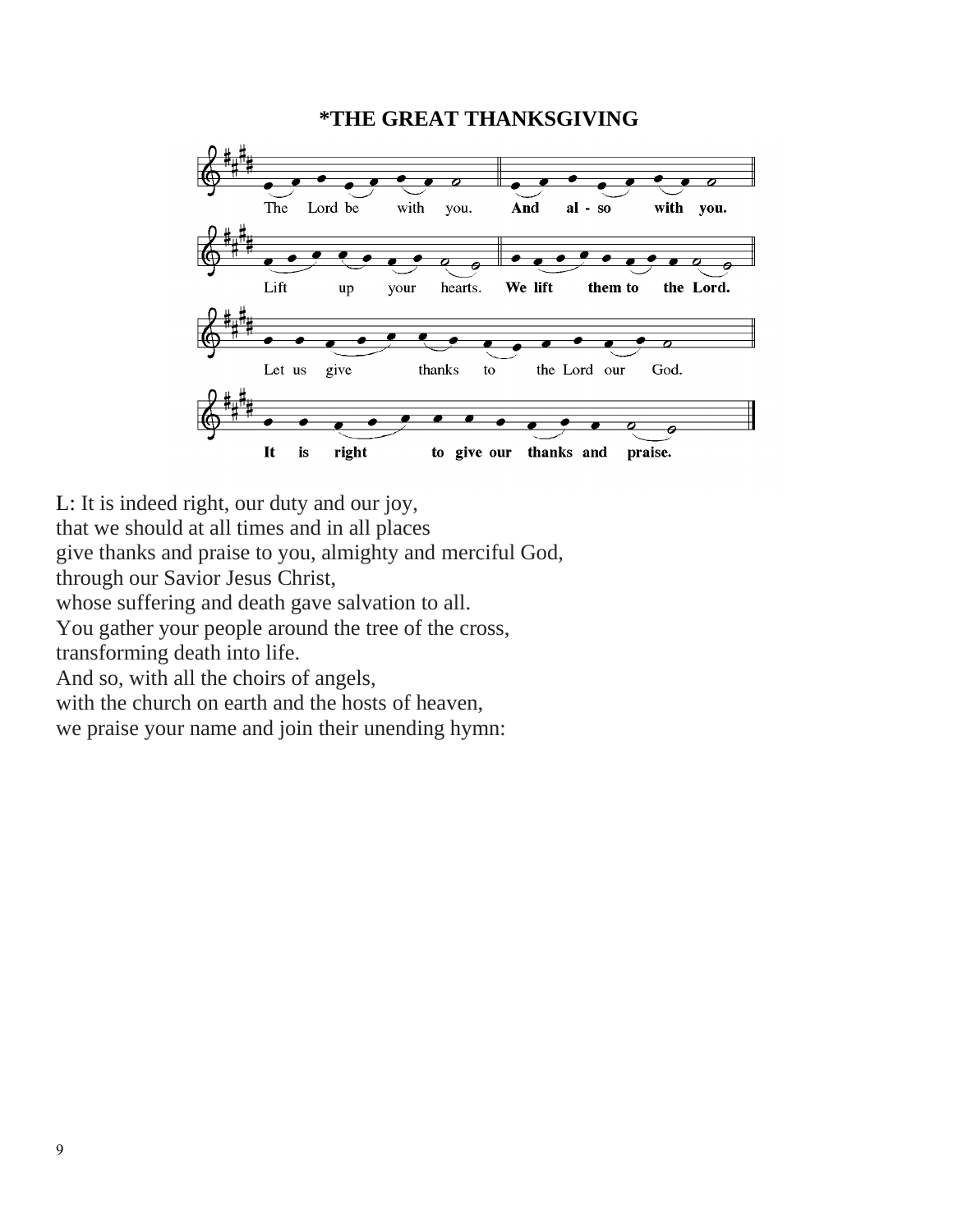

L: In the night in which he was betrayed, our Lord Jesus took bread, and gave thanks; broke it, and gave it to his disciples, saying: Take and eat; this is my body, given for you. Do this for the remembrance of me.

Again, after supper, he took the cup, gave thanks, and gave it for all to drink, saying: This cup is the new covenant in my blood, shed for you and for all people for the forgiveness of sin. Do this for the remembrance of me.

#### **\*THE LORD'S PRAYER**

L: LORD, remember us in your kingdom, and teach us to pray:

**All: Our Father, who art in heaven, hallowed be thy name, thy kingdom come, thy will be done, on earth as it is in heaven. Give us this day our daily bread; and forgive us our trespasses, as we forgive those who trespass against us; and lead us not into temptation, but deliver us from evil. For thine is the kingdom, and the power, and the glory, forever and ever. Amen.**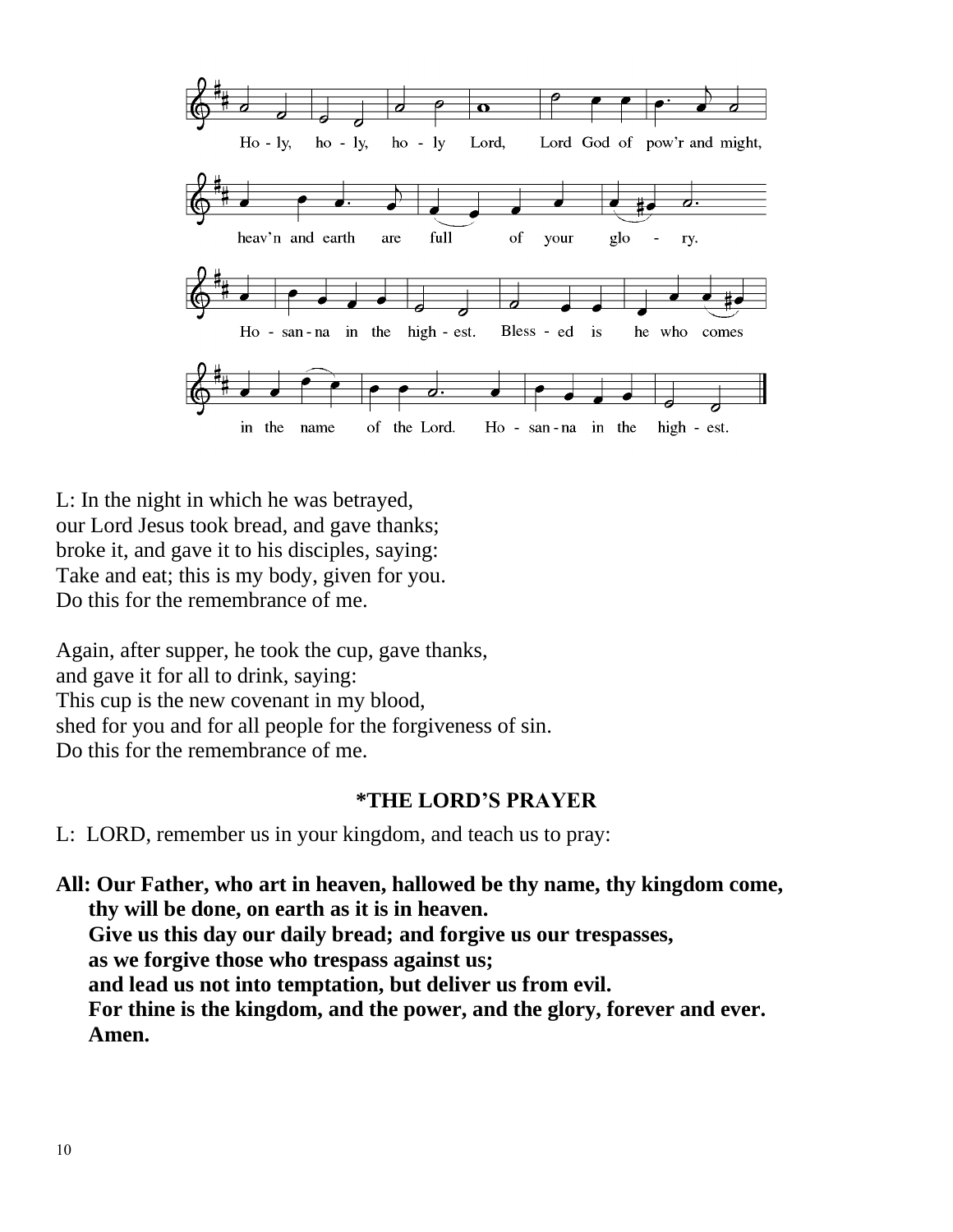#### **\*INVITATION TO COMMUNION**

L: Here is food and drink for the journey. Take and be filled.

#### **THE DISTRIBUTION OF COMMUNION**

*The minister will give instruction on the distribution of communion.*

#### **COMMUNION HYMN:**



Text: African American spiritual Music: BREAK BREAD TOGETHER, African American spiritual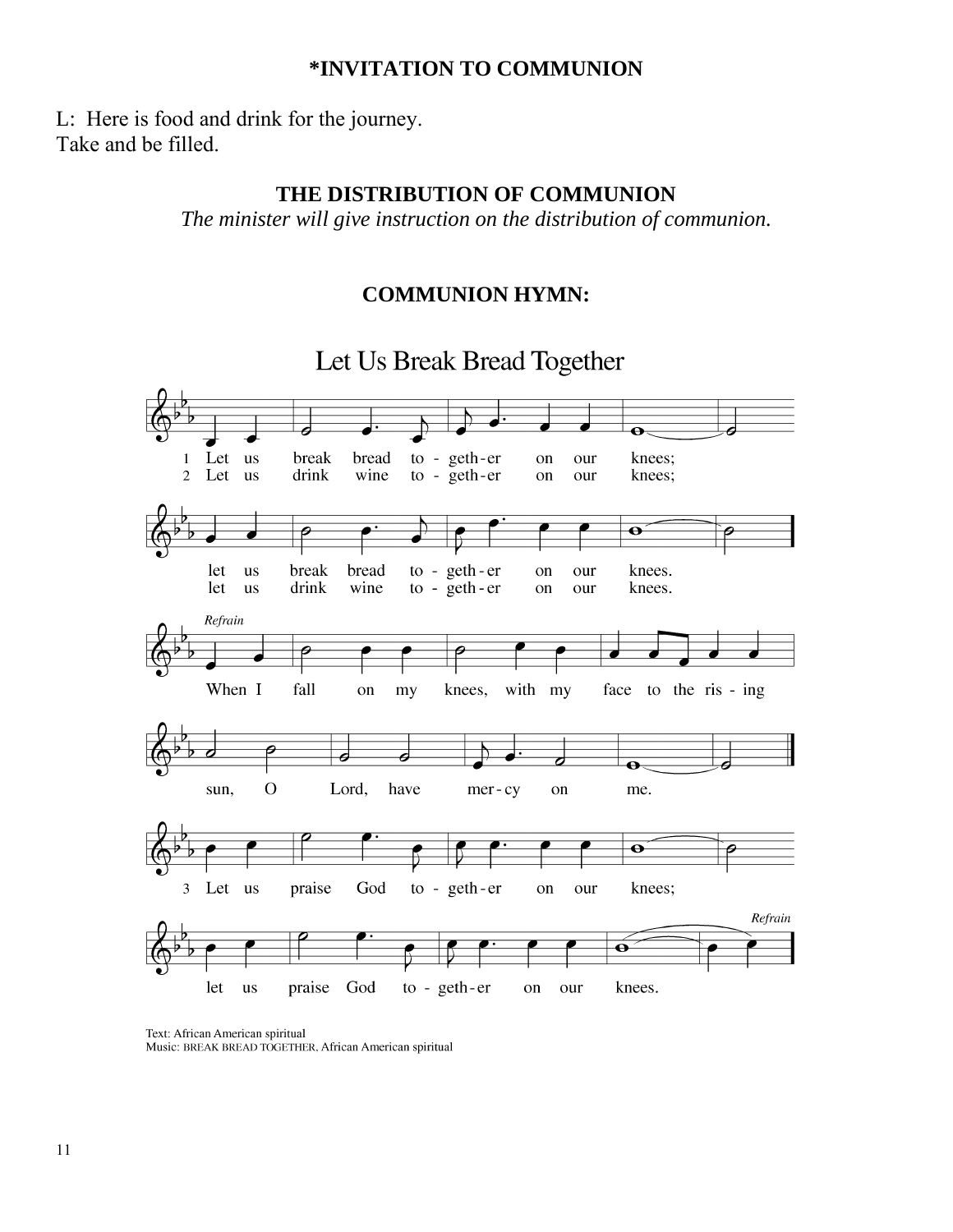#### **\*POST-COMMUNION BLESSING**

L: The body and blood of our Lord, Jesus Christ, strengthen and keep you in God's grace, now and forever.

#### **All: Amen.**

#### **\*PRAYER AFTER COMMUNION**

L: Lord Jesus, in a wonderful sacrament you strengthen us with the saving power of your suffering, death, and resurrection. May this sacrament of your body and blood so work in us that the fruits of your redemption will show forth in the way we live, for you live and reign with the Father and the Holy Spirit, one God, now and forever. **All: Amen.**

#### **STRIPPING OF THE ALTAR**

*The service concludes with the stripping of the altar. The sacramental elements and vessels, linens, paraments, banners, and books are removed from the worship space. As this is being done, the congregation will read Psalm 88:*

**All: <sup>1</sup>O Lord, God of my salvation, when, at night, I cry out in your presence, 2 let my prayer come before you; incline your ear to my cry.**

**For my soul is full of troubles, and my life draws near to Sheol. I am counted among those who go down to the Pit; I am like those who have no help, like those forsaken among the dead, like the slain that lie in the grave, like those whom you remember no more, for they are cut off from your hand. You have put me in the depths of the Pit, in the regions dark and deep. Your wrath lies heavy upon me, and you overwhelm me with all your waves.**

**<sup>8</sup>You have caused my companions to shun me; you have made me a thing of horror to them. I am shut in so that I cannot escape; <sup>9</sup>my eye grows dim through sorrow. Every day I call on you, O Lord; I spread out my hands to you. <sup>10</sup>Do you work wonders for the dead? Do the shades rise up to praise you?**

**<sup>11</sup>Is your steadfast love declared in the grave, or your faithfulness in Abaddon? <sup>12</sup>Are your wonders known in the darkness, or your saving help in the land of forgetfulness?**